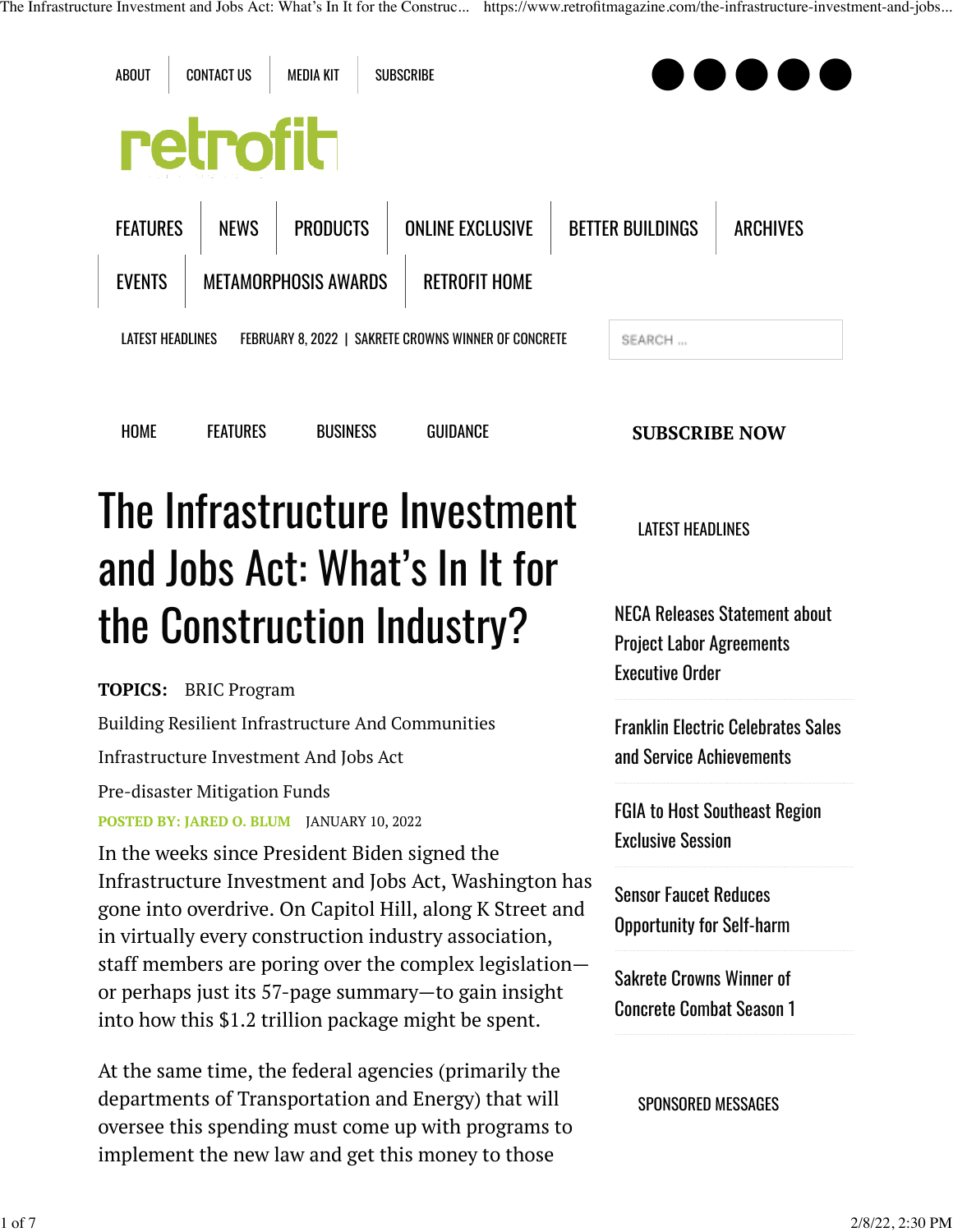who will spend it. Eventually, state and local officials will be responsible for creating the new assets funded by this bill, and that will mean hiring more workers and perhaps reaching into their own coffers to match or extend the impact of federal funding.

For anyone engaged in the construction field generally and the retrofit market specifically, there is no doubt that this whopping investment could yield benefits.

All this adds up to a complex pipeline, and it will most likely be a year or more before the first funds start to flow. This does not mean, however, that any public- or private-sector entity that would like to access some of these funds can delay the process of learning what is in the bill. Just as important, it's essential to understand now that significant resources will be needed in the future just to complete the application process.

Although there was major disagreement in Congress over how much to spend and how to spend it, in the final analysis few disputed the need to inject major new funding into our national infrastructure: The system as a whole earned a barely passing C- score from the American Society of Civil Engineers earlier this year. As Washington counsel for the EPDM Roofing Association (ERA), I have been engaged for months in following the path of this law as it moved through the legislative process. ERA joined with other construction advocacy groups based in Washington to support enactment of the infrastructure investment act. I share the widespread intense interest in what happens next.

For anyone engaged in the construction field generally, and the retrofit market specifically, there is no doubt that this whopping investment could yield benefits. It may be in the form of direct financial support for a new RETROFITMAG ON FACEBOOK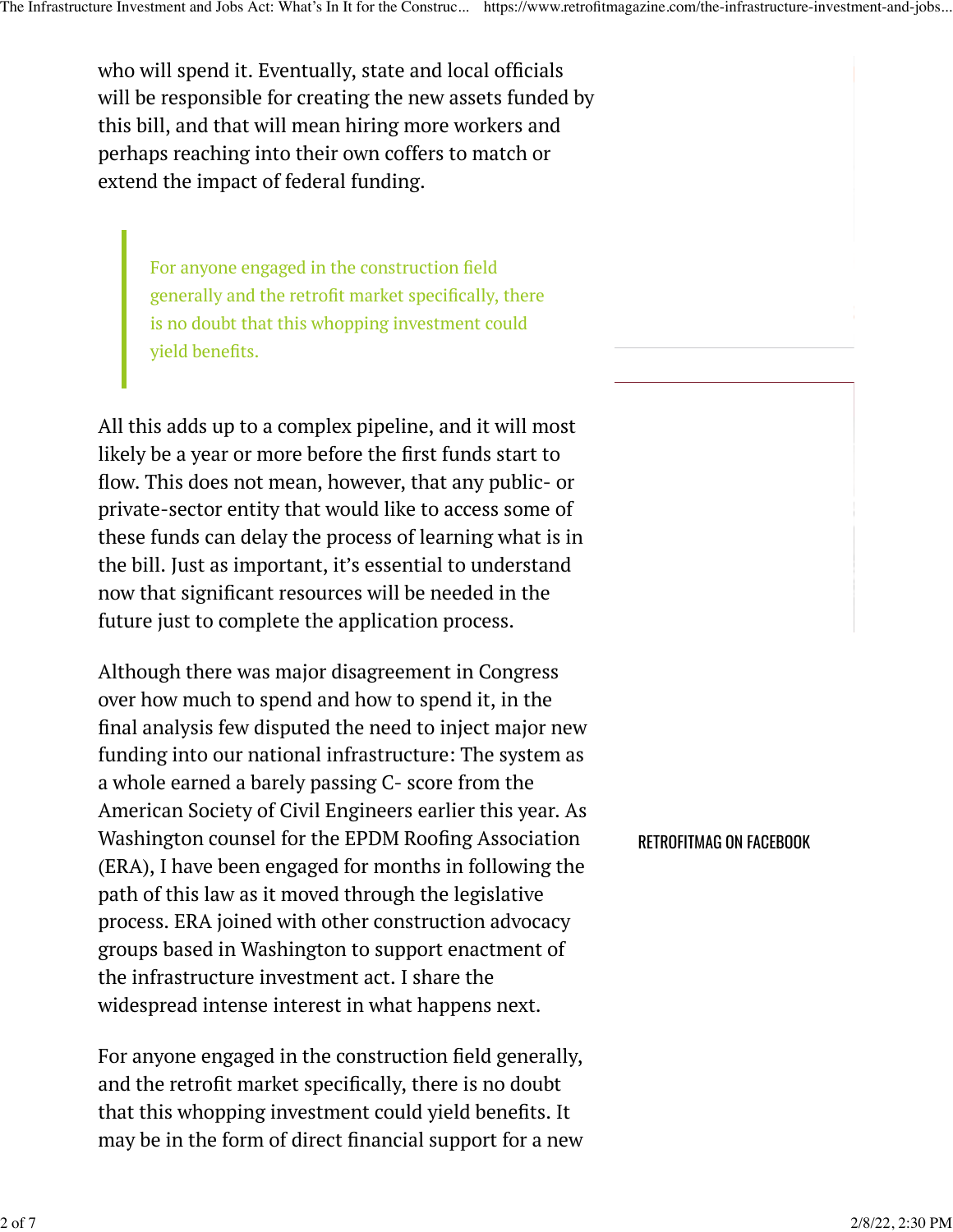project or the less direct benefit that will derive, for instance, from being able to depend on more efficient transportation services. For all of us, it's essential to watch how this generation-defining infrastructure overhaul will play out. For the here and now, it's just as important to keep our eye on other federal funds that support our industries, primarily the BRIC Program. More details on that later, but first, here's what we know for sure about the investment act:

Most of the programs addressed by the legislation target long-ignored needs in our ports, rail systems, trucking infrastructure, availability of clean water and electric grid resilience. Certainly, this law is a significant plus for the construction industry in its overall upgrade of transportation and communication within the country. America's highways and rails facilitate the delivery of virtually all of the components and finished products that go into a retrofit project. Likewise, chemicals, such as those used to manufacture high-performing polyiso insulation or code-compliant fire retardants that are used to enhance the safety of roofing products, are delivered by truck or rail.

Additionally, while it may not be readily apparent that this funding will help support specific construction projects, a close read of the available information so far yields some clues. For instance, some of these funds will be used to make passenger stations accessible to all users, projects that will most likely involve or inspire larger retrofit projects. Public-facility retrofits on schools, municipal buildings, and judicial and publicsafety offices to increase energy efficiency likewise will most likely require construction work.

Although the passage of the Infrastructure Investment and Jobs Act has been hailed enthusiastically on both sides of the Congressional aisle and by many state and local leaders, it's essential to under- stand that patience is going to be required throughout the stakeholder



Check out the new blog post to at All for Reuse. The nationwid passion is material reuse and Janeen Ellsworth, writes abou New Frontier of Carbon and V the blog post here: https://www. /material-reuse-the-new-fr…/.



@RETROFITMAG ON TWITTER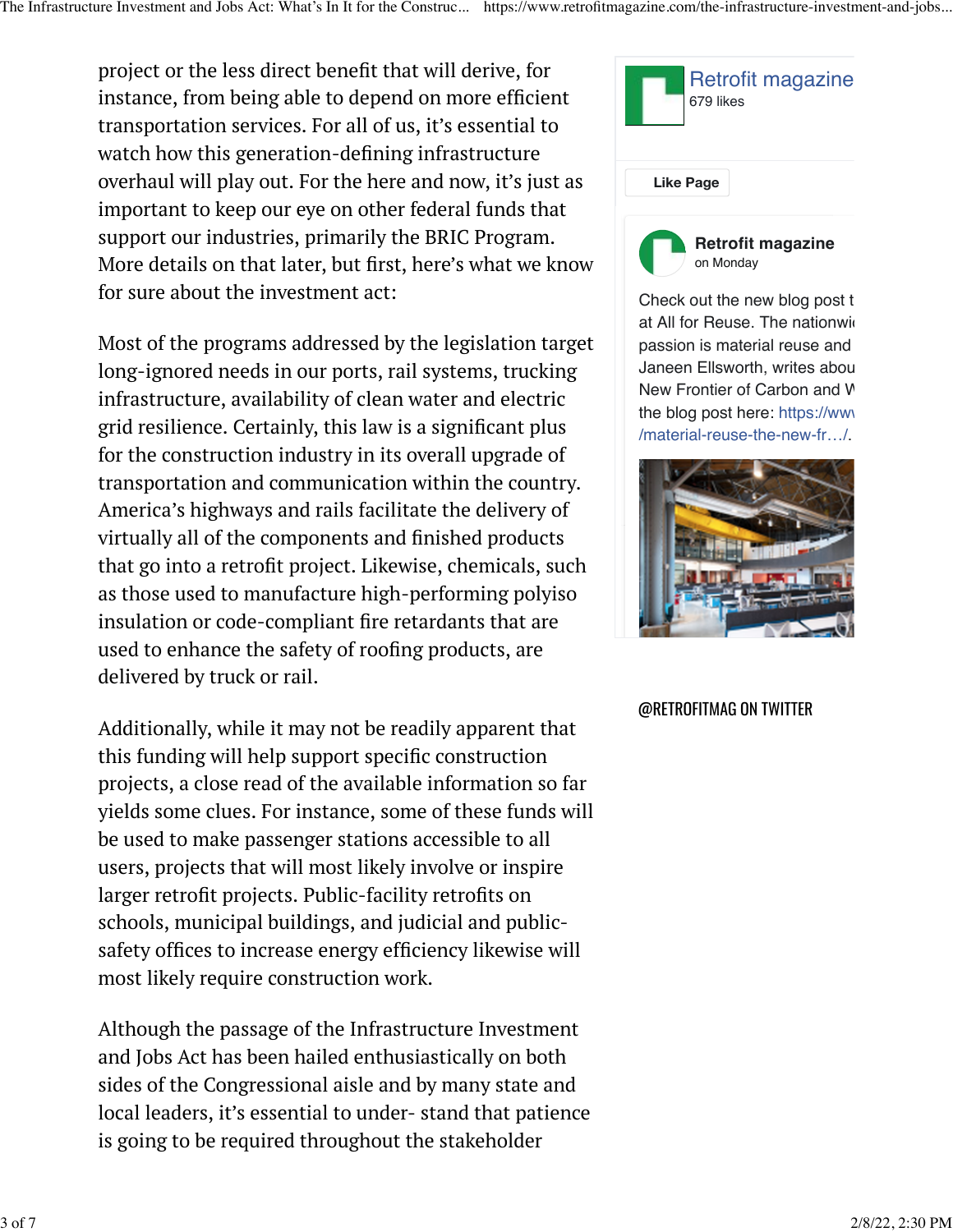community as the mandates laid out in the legislation are turned into accessible funding. The good news is that there are funds available now that could support retrofit work and ultimately be combined with new funding from the infrastructure legislation. The Building Resilient Infrastructure and Communities (BRIC) Program, which was enacted by Congress in 2018 to provide pre-disaster mitigation funding for communities, is currently accepting applications at a funding level of \$1 billion for 2021 applicants. BRIC also will receive \$1 billion additional funding over the next five years as specified in the infrastructure act.

Carteret County in North Carolina is one example of a local jurisdiction that has applied for BRIC funds and is waiting for the outcome of its application. The county is pursuing a \$500,000 BRIC grant to help fund construction of a new fire station. The estimated cost of the total project is \$3.5 million. The county has already been approved by the N.C. Department of Public Safety, the entity that actually applies to FEMA and would administer the funds, to proceed to the full application stage of the multi-step grant process.

The fiscal year 2021 application period for the BRIC program opened on Sept. 30, 2021, and closes on Jan. 28, 2022. Interested parties should touch base with their respective State Hazard Mitigation Officer or Department of Public Safety for information about current funding and to ask about future application requirements or deadlines for submitting information. While the federal government sorts out procedures to distribute the admittedly much larger infrastructure bill funding, local communities can apply for BRIC dollars now. This much more immediate funding, whether for new construction or retrofit projects, can jumpstart a much-needed building project and further invigorate our essential industry. Just as important, it can build the technical skills that will be needed to access funds that will eventu- ally be available through the Infrastructure

[.@NECAnet](https://twitter.com/necanet) Releases St Labor Agreements Execu [retrofitmagazine.com/nec](https://t.co/GunecUoIST) **[retrofit](https://twitter.com/RetrofitMag)** [@RetrofitMag](https://twitter.com/RetrofitMag)

> **[NECA Rel](https://t.co/GunecUoIST)** [David Long](https://t.co/GunecUoIST) Electrical ( [retrofitmag](https://t.co/GunecUoIST)

[.@FranklinWater](https://twitter.com/FranklinWater) Celebra Achievements [retrofitmag](https://t.co/2yIAVeNMOY) [elect…](https://t.co/2yIAVeNMOY) **[retrofit](https://twitter.com/RetrofitMag)** [@RetrofitMag](https://twitter.com/RetrofitMag)

> **[Franklin E](https://t.co/2yIAVeNMOY)** [Franklin El](https://t.co/2yIAVeNMOY) its annual [retrofitmag](https://t.co/2yIAVeNMOY)

[.@FGIAonline](https://twitter.com/fgiaonline) to Host Sc Exclusive Session [retrofit](https://t.co/xSunCInrfK) [host-s…](https://t.co/xSunCInrfK) **[retrofit](https://twitter.com/RetrofitMag)** [@RetrofitMag](https://twitter.com/RetrofitMag)

> **[FGIA to H](https://t.co/xSunCInrfK)** [The assoc](https://t.co/xSunCInrfK) [session for](https://t.co/xSunCInrfK) retrofitmac

 $\omega$ tsbrass Sensor Faucet Self-harm [retrofitmagazin](https://t.co/DjvyZqmTPf) **[retrofit](https://twitter.com/RetrofitMag)** [@RetrofitMag](https://twitter.com/RetrofitMag)

**[Sensor Fa](https://t.co/DjvyZqmTPf)**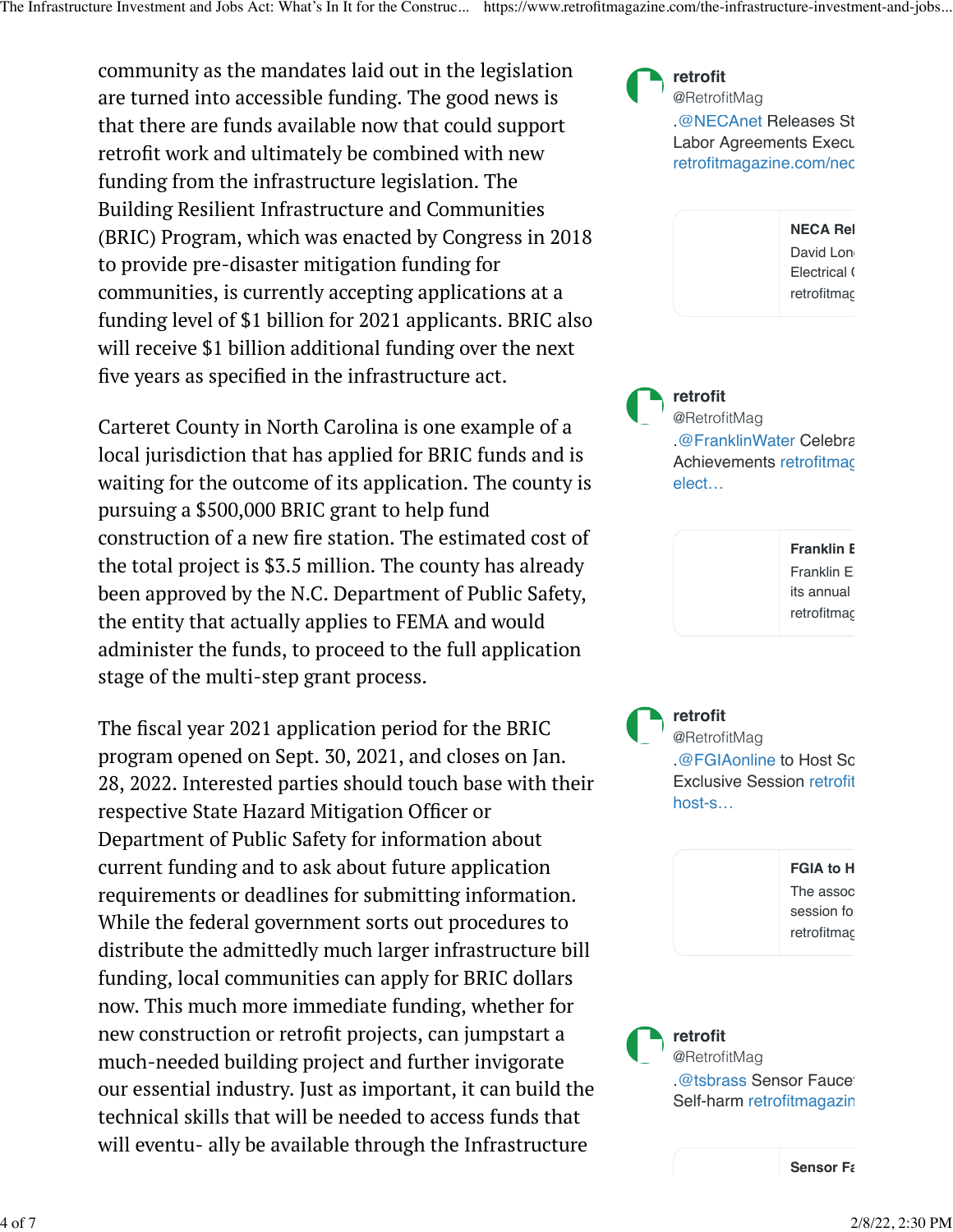**f** share  $\bullet$  tweet  $\bullet$  pin  $S^*$  share Investment and Jobs Act. [\(](https://www.retrofitmagazine.com/turf-products-are-designed-for-interior-and-outdoor-applications/) **[Previous post](https://www.retrofitmagazine.com/turf-products-are-designed-for-interior-and-outdoor-applications/) [Next post](https://www.retrofitmagazine.com/hiring-training-and-retaining-skilled-employees/)** [\)](https://www.retrofitmagazine.com/hiring-training-and-retaining-skilled-employees/) ABOUT THE AUTHOR [Jared O. Blum](https://www.retrofitmagazine.com/author/jaredoblum/) Jared O. Blum is Washington counsel for the EPDM Roofing Association.

### RELATED ARTICLES



**[BUSINESS](https://www.retrofitmagazine.com/category/features/business/)**

### [Federal](https://www.retrofitmagazine.com/federal-legislation-focuses-on-strengthening-buildings-to-withstand-natural-disasters-before-they-occur/) [Legislation](https://www.retrofitmagazine.com/federal-legislation-focuses-on-strengthening-buildings-to-withstand-natural-disasters-before-they-occur/) [Focuses on](https://www.retrofitmagazine.com/federal-legislation-focuses-on-strengthening-buildings-to-withstand-natural-disasters-before-they-occur/) [Strengthening](https://www.retrofitmagazine.com/federal-legislation-focuses-on-strengthening-buildings-to-withstand-natural-disasters-before-they-occur/) [Buildings to](https://www.retrofitmagazine.com/federal-legislation-focuses-on-strengthening-buildings-to-withstand-natural-disasters-before-they-occur/) **[Withstand](https://www.retrofitmagazine.com/federal-legislation-focuses-on-strengthening-buildings-to-withstand-natural-disasters-before-they-occur/) [Natural](https://www.retrofitmagazine.com/federal-legislation-focuses-on-strengthening-buildings-to-withstand-natural-disasters-before-they-occur/)** [Disasters Before](https://www.retrofitmagazine.com/federal-legislation-focuses-on-strengthening-buildings-to-withstand-natural-disasters-before-they-occur/) [They Occur](https://www.retrofitmagazine.com/federal-legislation-focuses-on-strengthening-buildings-to-withstand-natural-disasters-before-they-occur/)

**[INDUSTRY](https://www.retrofitmagazine.com/category/news/industry-news/) [NEWS](https://www.retrofitmagazine.com/category/news/industry-news/)**

**[Legislation](https://www.retrofitmagazine.com/nema-welcomes-infrastructure-legislation/)** 

**[INDUSTRY](https://www.retrofitmagazine.com/category/news/industry-news/) [NEWS](https://www.retrofitmagazine.com/category/news/industry-news/)**

#### **[INDUSTRY](https://www.retrofitmagazine.com/category/news/industry-news/) [NEWS](https://www.retrofitmagazine.com/category/news/industry-news/)**

[NEMA Welcomes](https://www.retrofitmagazine.com/nema-welcomes-infrastructure-legislation/) [ASCE Releases](https://www.retrofitmagazine.com/asce-releases-statement-about-infrastructure-investment-and-jobs-act/) **[Infrastructure](https://www.retrofitmagazine.com/nema-welcomes-infrastructure-legislation/)** [Statement about](https://www.retrofitmagazine.com/asce-releases-statement-about-infrastructure-investment-and-jobs-act/) [Lead Pipe and](https://www.retrofitmagazine.com/asce-applauds-lead-pipe-and-paint-action-plan/) [Infrastructure](https://www.retrofitmagazine.com/asce-releases-statement-about-infrastructure-investment-and-jobs-act/) [Investment and](https://www.retrofitmagazine.com/asce-releases-statement-about-infrastructure-investment-and-jobs-act/) [Jobs Act](https://www.retrofitmagazine.com/asce-releases-statement-about-infrastructure-investment-and-jobs-act/)

[ASCE Applauds](https://www.retrofitmagazine.com/asce-applauds-lead-pipe-and-paint-action-plan/) [Paint Action](https://www.retrofitmagazine.com/asce-applauds-lead-pipe-and-paint-action-plan/) [Plan](https://www.retrofitmagazine.com/asce-applauds-lead-pipe-and-paint-action-plan/)

BE THE FIRST TO COMMENT

ON "THE INFRASTRUCTURE INVESTMENT AND JOBS ACT: WHAT'S IN IT FOR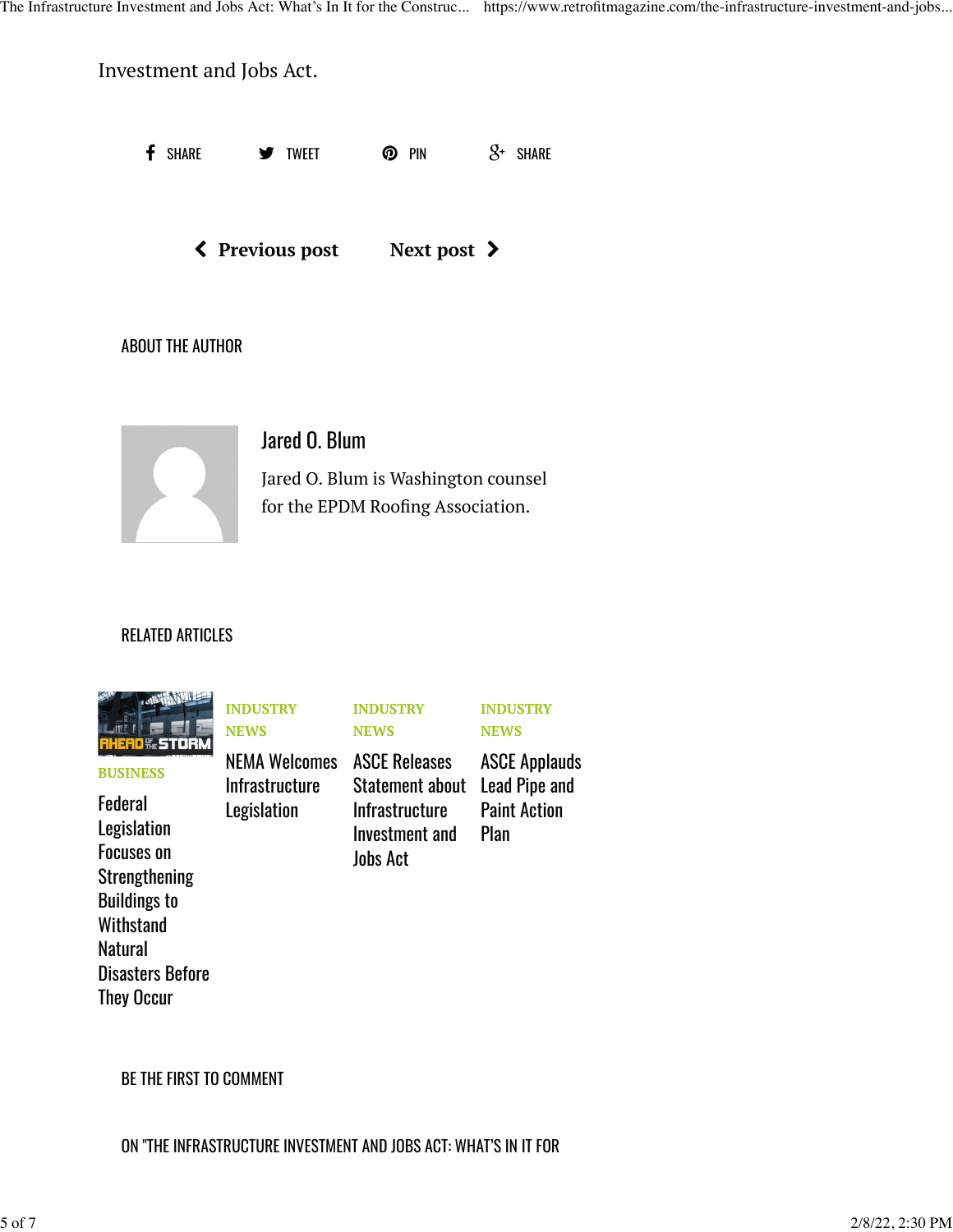THE CONSTRUCTION INDUSTRY?"

# Leave a Reply

Enter your comment here...

### ABOUT RETROFIT

The world as we knew it is undergoing a historical change, thanks to a grueling shift in the economy that is forcing our nation and others to navigate away from consumption and toward savings. The design and construction industries have experienced huge losses in revenue, opportunities and employees. However, the...

## **RETROFITTV**

Experience a world of retrofitting without leaving your desk via our [retrofitTV channel](http://retrofittv.com/). View our current featured video:



Visit [retrofitTV.com](http://retrofittv.com/) to watch more videos from our industry.

## TOP AUTHORS



[Christina A.](https://www.retrofitmagazine.com/author/christinaa-koch/) [Koch](https://www.retrofitmagazine.com/author/christinaa-koch/) published 140

articles



[Robert](https://www.retrofitmagazine.com/author/robertnieminen1/) [Nieminen](https://www.retrofitmagazine.com/author/robertnieminen1/) published 41

articles

[KJ Fields](https://www.retrofitmagazine.com/author/kj-fields/) published 31 articles



[Allan Barry](https://www.retrofitmagazine.com/author/allan/) published 24 articles

[LEARN MORE »](https://www.retrofitmagazine.com/about/)